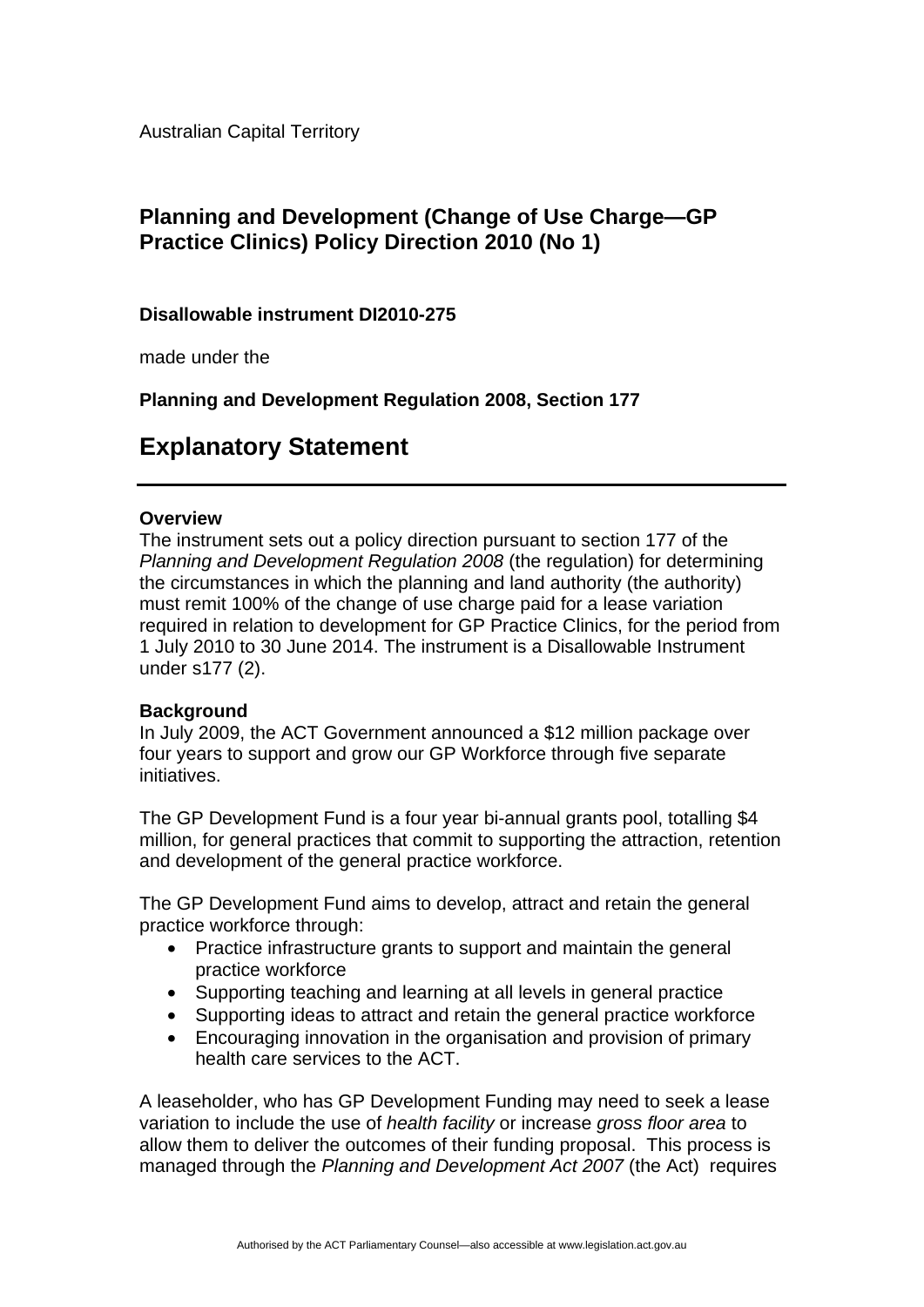a formal application and may incur a change of use charge (CUC). Under this policy, payment of the CUC is remitted.

The intent of funding, under the GP Development Fund, is not to use the funding for paying for CUC rather it is for delivery of outcomes in the proposal for funding. The policy direction responds to this.

#### **Authorising law**

Section 276 of the Act provides that the authority must not execute a variation of a nominal rent lease unless the lessee has paid the Territory any change of use charge worked out by the authority, less any remission under section 278, plus any increase under section 279. The change of use charge is worked out under s 277, which sets the rate at 75% of the uplift in value.

Section 278 provides for the authority to remit all or part of a change of use charge for a variation of a lease under section 276 as prescribed by regulation. Section 278(2) provides that a regulation may prescribe the amount to be remitted.

Section 175 of the regulation provides for the remission of change of use charges generally. Section 175(1) sets out the circumstances when the authority must remit all or part of a change of use charge for a variation of a lease. A circumstance can be stated in a policy direction (section 175(1)(b)).

The amount of the change of use charge to be remitted is an amount worked out in accordance with a policy direction, if one exists, or, in any other case, an amount the planning and land authority decides is appropriate in the circumstances (section 175(2)).

Section 177 of the regulation provides that the Minister may make a policy direction for section 175(1)(b) or (2)(a).

#### **The policy direction**

The policy direction implements the Budget initiative. It states that the authority must remit 100% of the amount of a charge of use charge paid in respect of a variation of a lease if the following conditions are met:

- (1) This policy direction applies to an application for a lease variation:
	- a. on a lease which does not have the permitted use of *health facility,* to solely add the use of *health facility* and no other use; and
	- b. on a lease which has a permitted use of *health facility* (either as part of the application being considered or otherwise);
		- (i) to consolidate land, held under another lease, with the relevant lease; or
		- (ii) to increase the *gross floor area* (GFA); or
		- (iii) both of the above; and